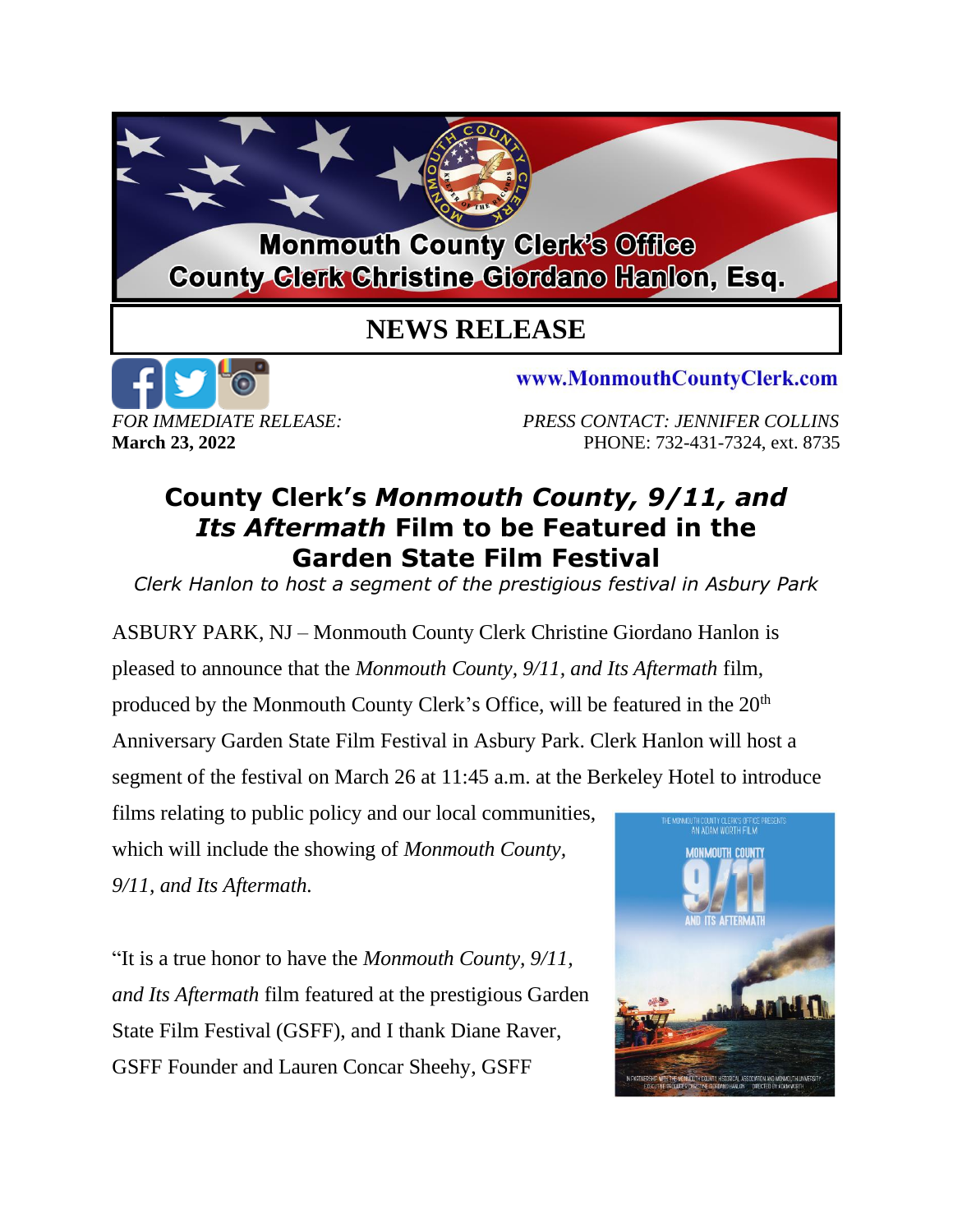Executive Director for this opportunity," said Clerk Hanlon. "I look forward to hosting a segment of the festival on Friday and am excited to introduce the films relating to our local communities."

The *Monmouth County, 9/11, and Its Aftermath* film was produced as a companion to the Monmouth County Historical Association's (MCHA) exhibit last year by the same name, which commemorated the  $20<sup>th</sup>$  anniversary of the September 11, 2001 terrorist attacks and honored the 147 residents lost on that tragic day.

The film, by New York Emmy Award winning director and cinematographer Adam Worth, incorporates archival records and original interviews with Monmouth County residents impacted by the events of 9/11, including widows, survivors, first responders, historians, government officials, and more.

The film currently lives in the public domain and showcases Monmouth County's heroism and strength on and after the tragedy's aftermath, as the community joined together to mourn, heal and serve the nation.

The film will be shown during the Garden State Film Festival segment hosted by Clerk Hanlon on March 26 from 11:45 a.m. to 2 p.m. in the Continental Room of the Berkley Hotel in Asbury Park.

For more information about the Garden State Film Festival (GSFF) which runs from March 23 to March 27, and for ticket information, please visit gsff.org.